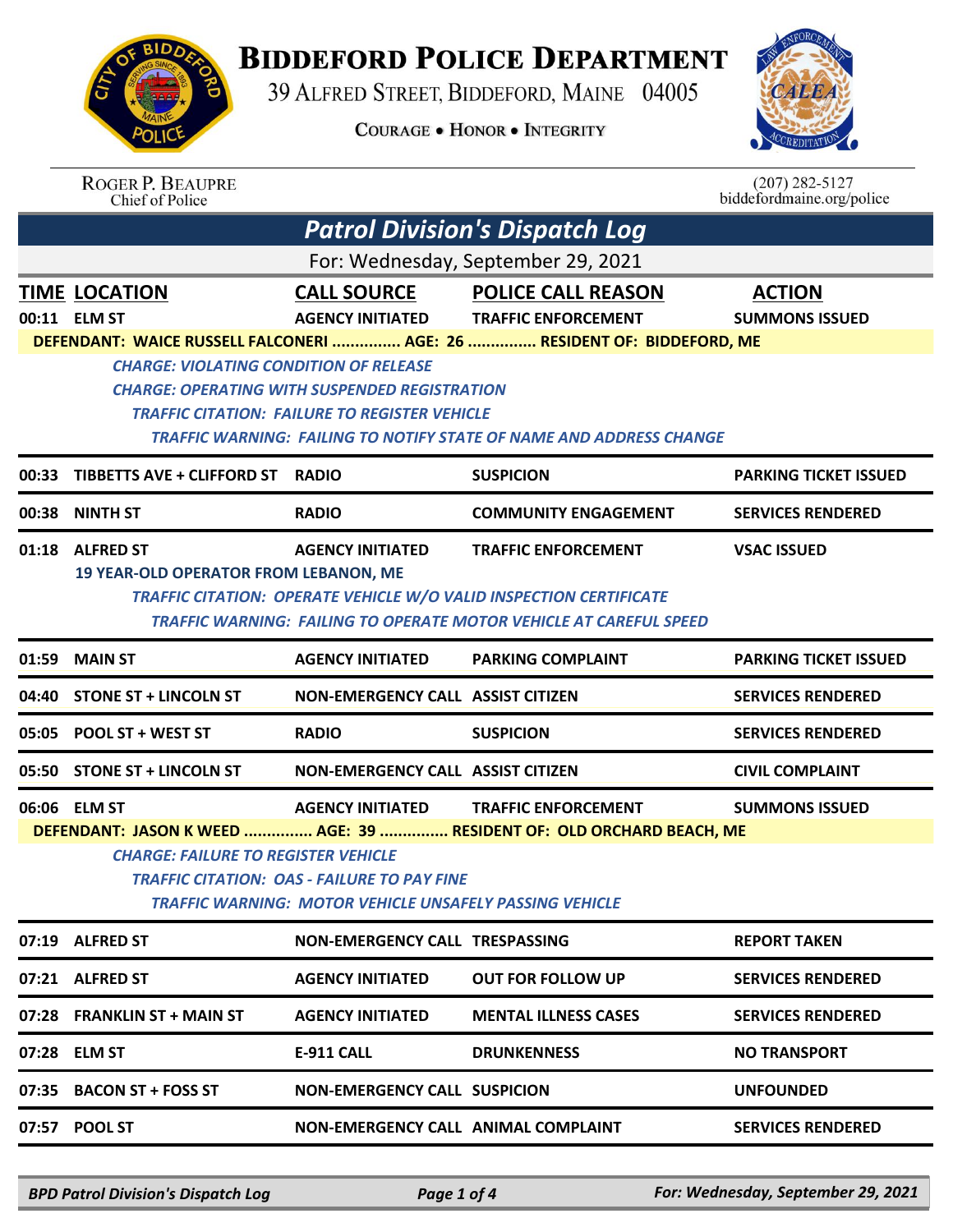|       | <b>TIME LOCATION</b><br>08:06 TAYLOR ST                                                                                                                                                 | <b>CALL SOURCE</b><br><b>NON-EMERGENCY CALL JUVENILE OFFENSES</b>                | <b>POLICE CALL REASON</b>                                                                                | <b>ACTION</b><br><b>SERVICES RENDERED</b> |  |  |
|-------|-----------------------------------------------------------------------------------------------------------------------------------------------------------------------------------------|----------------------------------------------------------------------------------|----------------------------------------------------------------------------------------------------------|-------------------------------------------|--|--|
| 08:10 | <b>LESTER B ORCUTT BLVD</b>                                                                                                                                                             | <b>NON-EMERGENCY CALL CHECK WELFARE</b>                                          |                                                                                                          | <b>NO ACTION REQUIRED</b>                 |  |  |
| 08:18 | <b>CENTURY DR</b>                                                                                                                                                                       | <b>NON-EMERGENCY CALL SUSPICION</b>                                              |                                                                                                          | <b>NEGATIVE CONTACT</b>                   |  |  |
| 08:26 | <b>PRECOURT ST</b>                                                                                                                                                                      | <b>AGENCY INITIATED</b>                                                          | <b>DISABLED VEHICLE</b>                                                                                  | <b>SERVICES RENDERED</b>                  |  |  |
| 08:31 | <b>MEDICAL CENTER DR</b>                                                                                                                                                                | <b>AGENCY INITIATED</b>                                                          | <b>OUT FOR FOLLOW UP</b>                                                                                 | <b>SERVICES RENDERED</b>                  |  |  |
| 09:08 | <b>SOUTH ST</b>                                                                                                                                                                         | <b>AGENCY INITIATED</b>                                                          | <b>ANIMAL COMPLAINT</b>                                                                                  | <b>SERVICES RENDERED</b>                  |  |  |
| 09:17 | HILLS BEACH RD + RED OAK L AGENCY INITIATED<br>22 YEAR-OLD OPERATOR FROM BROOKLINE, NH                                                                                                  | <b>TRAFFIC WARNING: SPEEDING 10-14 MPH OVER LIMIT</b>                            | <b>TRAFFIC ENFORCEMENT</b><br><b>TRAFFIC WARNING: FAILING TO HAVE MOTOR VEHICLE LICENSE IN POSSESION</b> | <b>WARNING ISSUED</b>                     |  |  |
|       | 09:18 HARDING ST                                                                                                                                                                        | <b>AGENCY INITIATED</b>                                                          | <b>PAPERWORK</b>                                                                                         | <b>NEGATIVE CONTACT</b>                   |  |  |
|       | 09:27 ALFRED ST                                                                                                                                                                         | <b>OTHER</b>                                                                     | <b>PAPERWORK</b>                                                                                         | <b>SUMMONS ISSUED</b>                     |  |  |
|       | DEFENDANT: ROBERT P THOMPSON  AGE: 55  RESIDENT OF: BIDDEFORD, ME<br><b>CHARGE: VIOLATING CONDITION OF RELEASE</b><br><b>CHARGE: LEAVING SCENE OF MOTOR VEHICLE ACCIDENT/AGGRAVATED</b> |                                                                                  |                                                                                                          |                                           |  |  |
| 09:32 | <b>BRADBURY ST</b>                                                                                                                                                                      | <b>AGENCY INITIATED</b>                                                          | <b>PAPERWORK</b>                                                                                         | <b>NEGATIVE CONTACT</b>                   |  |  |
| 09:38 | <b>SOUTH ST + SOUTHVIEW DR</b>                                                                                                                                                          | <b>AGENCY INITIATED</b>                                                          | <b>ANIMAL COMPLAINT</b>                                                                                  | <b>SERVICES RENDERED</b>                  |  |  |
|       | 10:01 POOL ST + MARBLEHEAD LN<br>20 YEAR-OLD OPERATOR FROM SANFORD, ME                                                                                                                  | <b>AGENCY INITIATED</b><br><b>TRAFFIC WARNING: SPEEDING 10-14 MPH OVER LIMIT</b> | <b>TRAFFIC ENFORCEMENT</b>                                                                               | <b>WARNING ISSUED</b>                     |  |  |
|       | 10:16 ALFRED ST                                                                                                                                                                         | <b>NON-EMERGENCY CALL DEBRIS</b>                                                 |                                                                                                          | <b>REFERRED OTHER AGENCY</b>              |  |  |
|       | 10:17 HILL ST                                                                                                                                                                           | <b>WALK-IN AT STATION</b>                                                        | <b>ESCORTS / RELAYS</b>                                                                                  | <b>SERVICES RENDERED</b>                  |  |  |
|       | 10:40 RAYMOND ST                                                                                                                                                                        | NON-EMERGENCY CALL ANIMAL COMPLAINT                                              |                                                                                                          | <b>NEGATIVE CONTACT</b>                   |  |  |
|       | 10:47 ELM ST                                                                                                                                                                            | <b>AGENCY INITIATED</b>                                                          | <b>OUT FOR FOLLOW UP</b>                                                                                 | <b>NEGATIVE CONTACT</b>                   |  |  |
|       | 11:03 WEST ST                                                                                                                                                                           | <b>NON-EMERGENCY CALL PAPERWORK</b>                                              |                                                                                                          | <b>PAPERWORK SERVED</b>                   |  |  |
| 11:09 | <b>MAIN ST</b>                                                                                                                                                                          | <b>NON-EMERGENCY CALL SUSPICION</b>                                              |                                                                                                          | <b>SERVICES RENDERED</b>                  |  |  |
|       | 11:10 ELM ST                                                                                                                                                                            | NON-EMERGENCY CALL TRESPASSING                                                   |                                                                                                          | <b>REPORT TAKEN</b>                       |  |  |
|       | 11:12 SHOPS WAY                                                                                                                                                                         |                                                                                  | NON-EMERGENCY CALL VIOL PROTECTION FROM ABUSE                                                            | <b>DISPATCH HANDLED</b>                   |  |  |
|       | 11:35 ADAMS ST                                                                                                                                                                          | <b>NON-EMERGENCY CALL BOLO</b>                                                   |                                                                                                          | <b>NEGATIVE CONTACT</b>                   |  |  |
| 12:27 | <b>POOL ST</b>                                                                                                                                                                          | <b>NON-EMERGENCY CALL POLITICAL SIGNS</b>                                        |                                                                                                          | <b>NO VIOLATION</b>                       |  |  |
| 12:43 | <b>EDWARDS AVE + EDWARDS A AGENCY INITIATED</b><br>83 YEAR-OLD OPERATOR FROM NAPLES, FL                                                                                                 | <b>TRAFFIC WARNING: FAILING TO YIELD RIGHT OF WAY</b>                            | <b>TRAFFIC ENFORCEMENT</b>                                                                               | <b>WARNING ISSUED</b>                     |  |  |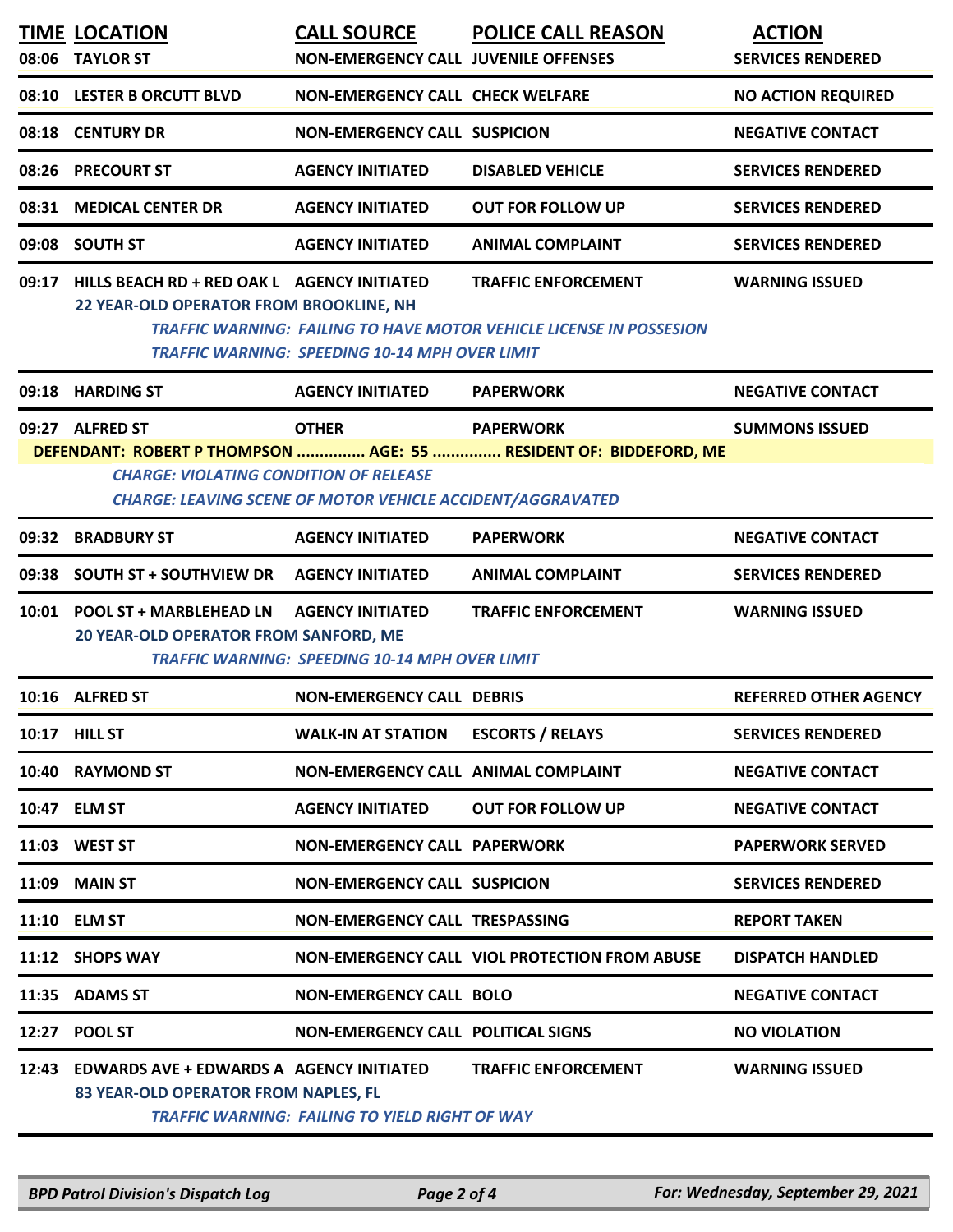|                                                                                                          | <b>TIME LOCATION</b>                                                                | <b>CALL SOURCE</b>                         | <b>POLICE CALL REASON</b>                                       | <b>ACTION</b>            |  |
|----------------------------------------------------------------------------------------------------------|-------------------------------------------------------------------------------------|--------------------------------------------|-----------------------------------------------------------------|--------------------------|--|
|                                                                                                          | 13:10 ALFRED ST                                                                     | NON-EMERGENCY CALL TRESPASSING             |                                                                 | <b>SUMMONS ISSUED</b>    |  |
|                                                                                                          |                                                                                     |                                            | DEFENDANT: MADINSON ORTEGA  AGE: 40  RESIDENT OF: BIDDEFORD, ME |                          |  |
|                                                                                                          | <b>CHARGE: CRIMINAL TRESPASS</b>                                                    |                                            |                                                                 |                          |  |
|                                                                                                          | 13:28 MAPLEWOOD AVE                                                                 | NON-EMERGENCY CALL HARASSMENT              |                                                                 | <b>REPORT TAKEN</b>      |  |
|                                                                                                          | 13:37 RATHIER ST                                                                    | AGENCY INITIATED ANIMAL COMPLAINT          |                                                                 | <b>SUMMONS ISSUED</b>    |  |
|                                                                                                          | DEFENDANT: LORI A RAYBINE  AGE: 55  RESIDENT OF: BIDDEFORD, ME                      |                                            |                                                                 |                          |  |
|                                                                                                          | <b>CHARGE: ALLOWING DOG TO BE AT LARGE</b><br><b>CHARGE: KEEPING UNLICENSED DOG</b> |                                            |                                                                 |                          |  |
|                                                                                                          | 14:02 ELM ST                                                                        | <b>AGENCY INITIATED</b>                    | <b>ANIMAL COMPLAINT</b>                                         | <b>SERVICES RENDERED</b> |  |
|                                                                                                          | 14:19 MAPLEWOOD AVE                                                                 | <b>AGENCY INITIATED</b>                    | <b>PAPERWORK</b>                                                | <b>SERVICES RENDERED</b> |  |
|                                                                                                          | 14:37 MARBLEHEAD LN                                                                 | <b>NON-EMERGENCY CALL ALARM - POLICE</b>   |                                                                 | <b>SERVICES RENDERED</b> |  |
|                                                                                                          | 14:53 ELM ST                                                                        |                                            | NON-EMERGENCY CALL ARTICLES LOST/FOUND                          | <b>REPORT TAKEN</b>      |  |
|                                                                                                          | 15:41 ALFRED ST                                                                     | <b>NON-EMERGENCY CALL SUSPICION</b>        |                                                                 | <b>SERVICES RENDERED</b> |  |
|                                                                                                          | 15:52 HILL ST                                                                       | NON-EMERGENCY CALL DISTURBANCE / NOISE     |                                                                 | <b>REPORT TAKEN</b>      |  |
|                                                                                                          | <b>16:08 WENTWORTH CT</b>                                                           | NON-EMERGENCY CALL PARKING COMPLAINT       |                                                                 | <b>GONE ON ARRIVAL</b>   |  |
|                                                                                                          | 16:10 MAIN ST + ELM ST                                                              |                                            | NON-EMERGENCY CALL TRAFFIC LIGHT MALFUNCTION                    | <b>SERVICES RENDERED</b> |  |
|                                                                                                          | <b>16:20 WASHINGTON ST</b>                                                          | <b>AGENCY INITIATED DRINKING IN PUBLIC</b> |                                                                 | <b>SUMMONS ISSUED</b>    |  |
| DEFENDANT: TERRY LYNN THOMPSON  AGE: 55  RESIDENT OF: BIDDEFORD, ME<br><b>CHARGE: DRINKING IN PUBLIC</b> |                                                                                     |                                            |                                                                 |                          |  |
|                                                                                                          | <b>16:27 BLANDINGS WAY</b>                                                          | NON-EMERGENCY CALL TRESPASSING             |                                                                 | <b>REPORT TAKEN</b>      |  |
|                                                                                                          | 16:37 MAPLEWOOD AVE                                                                 |                                            | NON-EMERGENCY CALL CRIM THREAT / TERRORIZING                    | <b>ARREST(S) MADE</b>    |  |
|                                                                                                          | DEFENDANT: JUVENILE - J  AGE: 14  RESIDENT OF: BIDDEFORD, ME                        |                                            |                                                                 |                          |  |
|                                                                                                          | <b>CHARGE: TERRORIZING</b>                                                          |                                            |                                                                 |                          |  |
|                                                                                                          | 16:38 DIAMOND ST                                                                    | <b>NON-EMERGENCY CALL TRESPASSING</b>      |                                                                 | <b>GONE ON ARRIVAL</b>   |  |
|                                                                                                          | <b>16:40 MISTY MEADOWS DR</b>                                                       |                                            | NON-EMERGENCY CALL VIOL OF BAIL CONDITIONS                      | <b>REPORT TAKEN</b>      |  |
|                                                                                                          | 17:27 ELM ST                                                                        | <b>NON-EMERGENCY CALL CHECK WELFARE</b>    |                                                                 | <b>SERVICES RENDERED</b> |  |
|                                                                                                          | 17:30 CLEAVES ST                                                                    | <b>NON-EMERGENCY CALL SIGN REMOVAL</b>     |                                                                 | <b>SERVICES RENDERED</b> |  |
|                                                                                                          | 17:42 POOL ST                                                                       | NON-EMERGENCY CALL TRESPASSING             |                                                                 | <b>FIELD INTERVIEW</b>   |  |
|                                                                                                          | 18:17 ALFRED ST + MAINE TPKE                                                        | <b>NON-EMERGENCY CALL DISABLED VEHICLE</b> |                                                                 | <b>SERVICES RENDERED</b> |  |
|                                                                                                          | 18:30 MARINER WAY                                                                   | <b>E-911 CALL</b>                          | 911 MISUSE                                                      | <b>NEGATIVE CONTACT</b>  |  |
|                                                                                                          | 18:38 ELM ST                                                                        | <b>NON-EMERGENCY CALL THEFT</b>            |                                                                 | <b>SERVICES RENDERED</b> |  |
|                                                                                                          | 18:39 GUINEA RD                                                                     | <b>E-911 CALL</b>                          | 911 MISUSE                                                      | <b>SERVICES RENDERED</b> |  |
|                                                                                                          | 19:18 HAVEY AVE                                                                     | <b>AGENCY INITIATED</b>                    | <b>OUT FOR FOLLOW UP</b>                                        | <b>SERVICES RENDERED</b> |  |

*BPD Patrol Division's Dispatch Log Page 3 of 4 For: Wednesday, September 29, 2021*